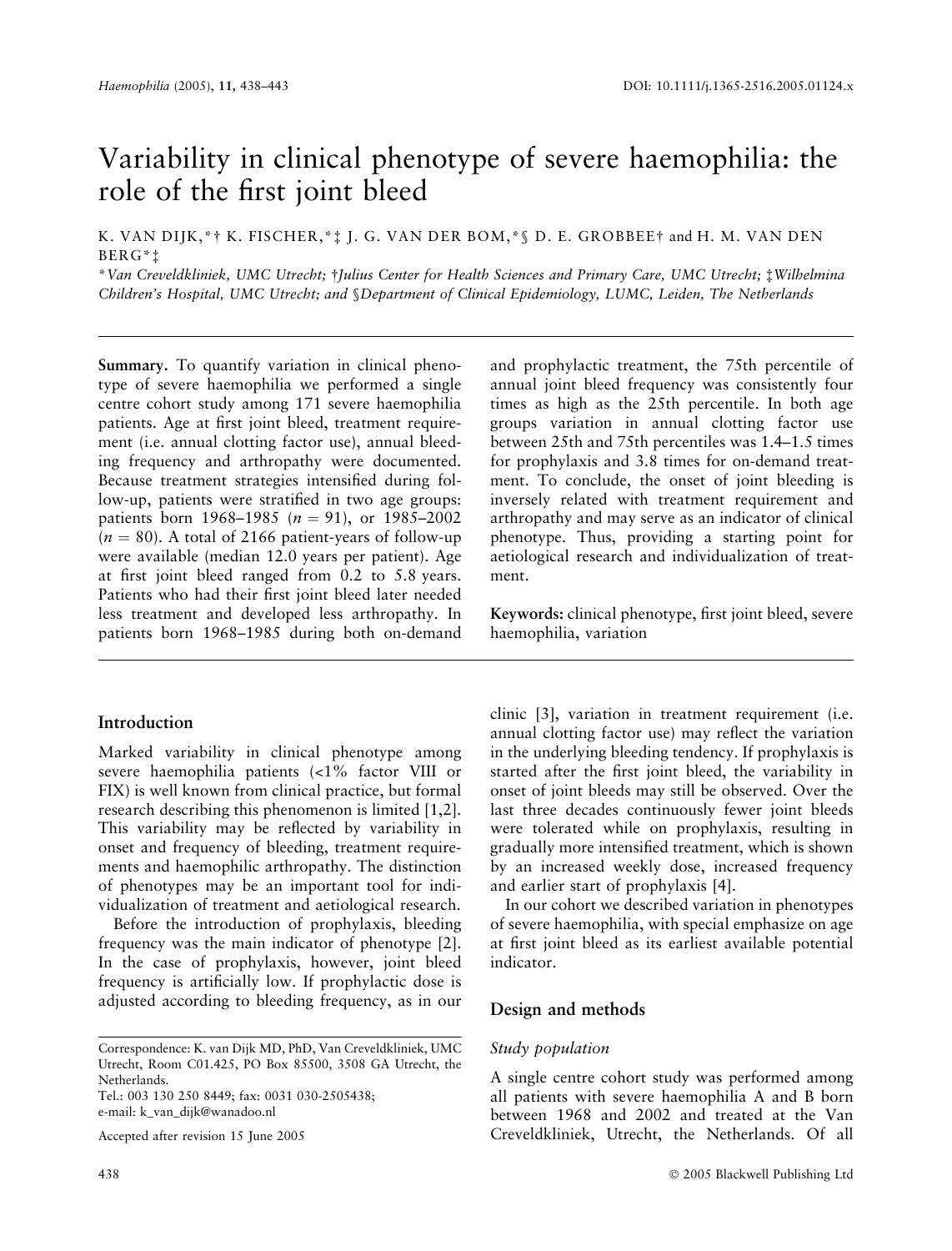197 patients with severe haemophilia A or B, 26 were excluded for different reasons: insufficient follow-up (<6 years or <50% of total lifetime,  $n =$ 18), inhibitor activity for more than 1 year ( $n = 6$ ) or significant other pathology ( $n = 2$ ), leaving 171 patients for the current analyses.

All patients visited our treatment centre at least once a year. From 1972 onwards, joint bleed frequency, type of treatment (i.e. prophylactic or on-demand) and clotting factor consumption were recorded at each visit. Patients were followed until their last visit or January 2003.

#### Treatment

Since the introduction of clotting factor replacement therapy in 1965 [5] and the introduction of prophylaxis in 1968 in our centre, treatment for severe haemophilia has gradually been intensified [4]. Therefore, we studied each treatment-dependent parameter (i.e. annual clotting factor use and annual joint bleed frequency on prophylaxis) according to age groups. The oldest age group comprised patients born between 1968 and 1985 who received ondemand replacement treatment and secondary prophylaxis during their first years. The youngest age group comprised patients born after 1985 who received very early prophylactic treatment [4,6].

Prophylaxis was defined as at least two times weekly administration of FVIII and at least once a week for FIX. After initiation, the prophylactic dose was individually adjusted according to bleeding pattern. Full prophylaxis was defined as prophylaxis for more than 45 weeks per year.

Measurements

Data on the first joint bleed were obtained from the medical files. Joint bleeds were self-reported and were defined as all symptoms in the major joints requiring replacement therapy. Data on bleeding were extracted from the patients' log at each visit to the centre. Haemophilic arthropathy was measured by the Pettersson score [7]. X-rays of knees, elbows and ankles were taken at 5-year intervals. Each joint was attributed a score between 0 (i.e. no arthropathy) and 13-points, resulting in a maximum total score of 78-points. Joints with arthrodesis, ankylosis or arthroplasty were given 13-points. All X-rays were scored by a single radiologist.

#### Data analysis

For reasons of uniformity, medians were presented for both parameters with a skewed distribution and parameters with a normal distribution.

Median annual number of joint bleeds, median annual clotting factor consumption per kg bodyweight (IU kg<sup>-1</sup> year<sup>-1</sup>) and their interquartile ranges (IQR) were calculated over all available follow-up years except for the youngest age group. In order to evaluate a similar period for all patients in this youngest age group, the first 5 years since the start of prophylaxis were analysed. This period was chosen because bleeding frequency and clotting factor use tend to stabilize during the first years on prophylaxis [8].

For the description of treatment and outcome in Table 1, the number of patients on on-demand treatment was assessed cross-sectionally for both

Table 1. Characteristics of clinical phenotype of severe haemophilia according to year of birth.

|                                                                                                        | 1968–1985                     | 1985-2002                         |
|--------------------------------------------------------------------------------------------------------|-------------------------------|-----------------------------------|
| Year of birth                                                                                          | $(n = 91)$                    | $(n = 80)$                        |
| Follow-up per patient (years)                                                                          | $18.0(14.0-22.0)$             | $6.0(3.0-10.0)$                   |
| Age at first joint bleed (years)                                                                       | $1.8(1.1-2.7)^*$              |                                   |
| Pettersson score†                                                                                      | $14.0(6.0-22.0)$              | $0(0.0-2.5)$                      |
| Prophylaxis                                                                                            |                               |                                   |
| Age at start prophylaxis (years)                                                                       | $5.3(3.8-8.2)$ $2.8(1.6-4.2)$ |                                   |
| Annual clotting factor use on full<br>prophylaxis (IU kg <sup>-1</sup> year <sup>-1</sup> ) $\ddagger$ |                               | 1945 (1654-2350) 2859 (2282-3321) |
| Joint bleeds per year on full prophylaxis:                                                             | $2.9(1.3-5.1)$                | $2.1(1.0-3.7)$                    |
| On-demand                                                                                              |                               |                                   |
| On-demand $(\% )$                                                                                      | 26                            | $\Omega$                          |
| Annual clotting factor use<br>on-demand (IU $\text{kg}^{-1}$ year <sup>-1</sup> )                      | $268(163-623)$                |                                   |
| Joint bleeds per year on-demand                                                                        | $3.6(1.6-8.0)$                |                                   |

Values are expressed as medians (interquartile range).

\*range: 0.6–5.8 years.

 $\dagger$ 1968–1985 Pettersson scores at 25 ± 2.5 years of age; 1985–2002 at 10 ± 2.5 years.  $\ddagger$ Median of all years on full prophylaxis (i.e. >45 weeks year<sup>-1</sup>).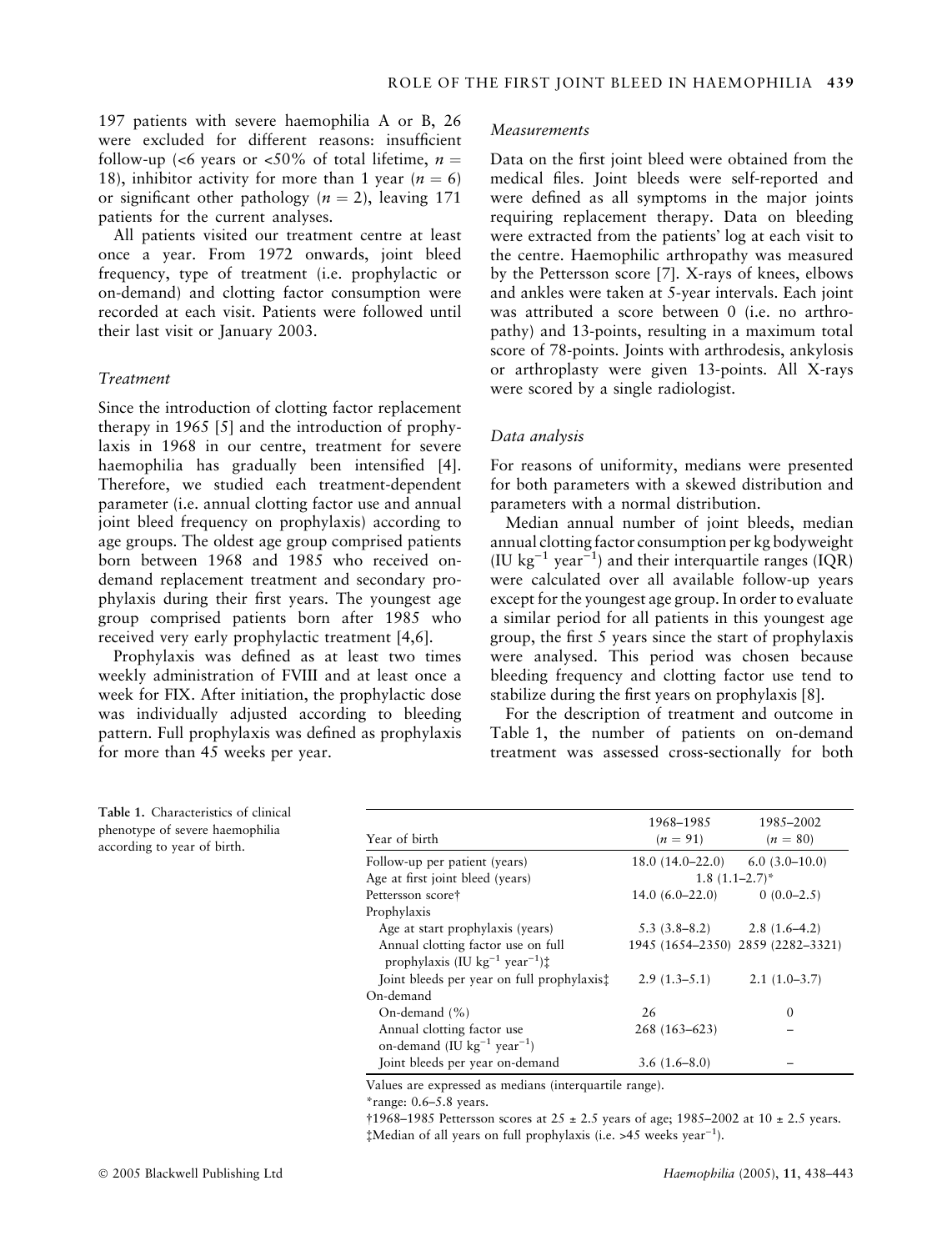age groups: at the age of 25 years in the oldest age group, and 10 years in the youngest age group.

Pettersson scores are presented according to limited intervals for each age group, because Pettersson scores are affected by the cumulative number of joint bleeds [9], and therefore highly dependent on age. The following intervals were used: 7.5–12.5 years in the youngest group and 22.5–27.5 years for the oldest group.

To study the consistency of the parameters within patients, associations between the different parameters were assessed. We studied the association of age at first joint bleed with both treatment requirement and arthropathy. Furthermore, the association between treatment requirement and joint bleed frequency on prophylaxis was studied. These associations were studied in the oldest age group, because differences in outcome were more apparent in these patients.

Age at first joint bleed was used to categorize subjects into two groups according to the median value (1.8 years): patients who experienced their first joint bleed before or at the age of 1.8 years were categorized as 'early' and patients who experienced their first joint bleed after the age of 1.8 years as late. Linear regression analysis was used to study the association between age at first joint bleed and annual clotting factor use and the association between treatment requirement and bleeding frequency. The association between age at first joint bleed and Pettersson score was modelled using a logtransformation and linear regression with adjustment for age at Pettersson score.

## Results

Of all 171 patients with severe haemophilia A and B, a total of 2166 follow-up years and 415 Pettersson scores were available. The median follow-up was 12.0 years (IQR: 6.0–18.0) and the median number of Pettersson scores per patient was 3.0 (IQR: 2.0– 3.8). Characteristics of phenotypes according to age group are given in Table 1. We investigated differences between patients with haemophilia A and B in both age groups and in all parameters. About 19 patients had haemophilia B, of which 10 in the oldest group and nine in the youngest group. No differences in clinical phenotypes were observed between patients with haemophilia A and B, therefore overall findings are presented.

#### Age at first joint bleed

Age at first joint bleed was available for 68 patients (75%) in the oldest age group and 64 patients (80%)



Fig. 1. Age at first joint bleed for patients born 1968–2002. Median age at first joint bleed was 1.8 years [range: 0.2–5.8s, interquartile range (IQR): 1.1–2.7].

in the youngest age group. Figure 1 shows the distribution of age at first joint bleed among patients in both age groups. Their median age at first joint bleed was 1.8 years (range: 0.2–5.8).

#### Joint bleeds

For patients treated on-demand, the annual joint bleed frequency may provide a direct indicator of phenotype. In adult patients who were never treated with prophylaxis or had switched to on-demand treatment, annual joint bleed frequency varied widely: the 25th and 75th percentile differed fourfold (Table 1). In the oldest age group median annual joint bleed frequency was 3.6 joint bleeds per year for on-demand treatment and 2.9 for prophylaxis.

Under full prophylaxis, the 75th percentile of the annual joint bleed frequency was consistently four times higher than the 25th percentile in both age groups (Table 1).

#### Annual clotting factor use

For on-demand treatment, median annual clotting factor use was 268 IU kg<sup>-1</sup> year<sup>-1</sup> (IQR: 163–623) in the oldest age group and was 7.3 times lower than for prophylactic treatment. Annual clotting factor use differed 3.8-fold between the 25th and 75th percentile in these patients for on-demand treatment.

On prophylaxis, variation in clotting factor use was similar across age groups with the 75th percentile consistently 1.4–1.5 times higher than the 25th percentile. The highest annual clotting factor use on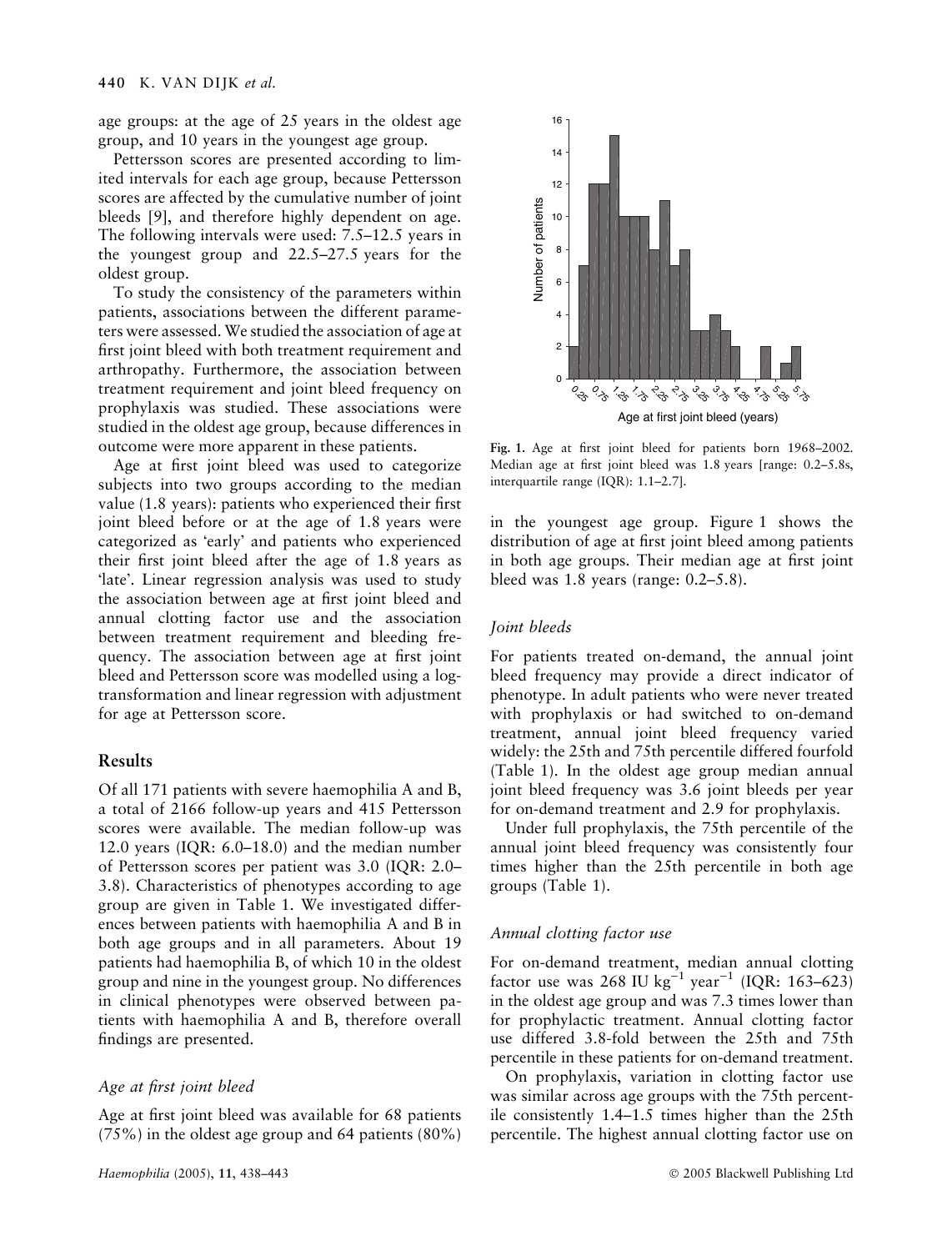prophylaxis was observed in the youngest age group. This frequently observed phenomenon may reflect a combination of more intensive treatment and the large increments in vial content of the clotting factor concentrates [4,10,11].

The above calculations were performed using all available years of follow-up. Similar variation was observed when the analysis was restricted to the last 5 years of follow-up for adult patients and the first 5 years of prophylaxis for patients in the youngest age group (data not shown).

## Association of treatment requirement and bleeding characteristics

The association between age at first joint bleed and treatment requirement according to age for the oldest age group is presented in Fig. 2. Patients who experienced their first joint bleed at an early age had a consistently higher annual clotting factor consumption than patients who had their first joint bleed later in life  $[P < 0.01; 95\%$  confidence interval (CI):  $-221$  to  $-134$  IU kg<sup>-1</sup> year<sup>-1</sup>]. A similar trend was observed for the youngest age group ( $P < 0.01$ ; 95% CI:  $-439$  to  $-173$  IU kg<sup>-1</sup> year<sup>-1</sup>).

A positive association was found between annual clotting factor use and joint bleed frequency for patients in the oldest age group, treated with prophy-



laxis (P < 0.01; 95% CI: 206-271 IU kg<sup>-1</sup> year<sup>-1</sup>). Annual clotting factor use for on-demand treatment regimens is expected to be directly dependent on the number of joint bleeds. During on-demand treatment there was a similar positive association between annual clotting factor use and joint bleed frequency  $(P < 0.01; 95\% \text{ CI: } 40-85 \text{ IU kg}^{-1} \text{ year}^{-1}).$ 

#### Joint damage, assessed using Pettersson scores

In the oldest age group, Pettersson scores around the age of 25 years were available for 49 patients. Among these patients the scores ranged from 0 to 35. The 75th percentile was 3.6 times higher than the 25th percentile. Four patients (8.2%) had a score of 0.

For the youngest age group, 25 scores around the age of 10 years were available. All scores were very low, ranging from 0 to 6-points: 60% had a score of 0. Thus, little variation was observed among these young patients.

# Association of arthropathy with bleeding characteristics and treatment requirement

In order to demonstrate the association of bleeding characteristics and arthropathy, the age at first joint bleed was plotted against the Pettersson score for the oldest age group (Fig. 3). Patients who experienced



Fig. 2. Annual clotting factor use and age according to the age at first joint bleed. Annual clotting factor use and age were plotted according to the age at first joint bleed for the oldest age group. Patients who experience their first joint bleed 'early'  $(≤1.8$  years) tend to have a higher annual clotting factor use in later years than patients who experience their first joint bleed 'late' (>1.8 years;  $P < 0.01$ ).

Fig. 3. Pettersson score and age according to the age at first joint bleed. Pettersson score and age were plotted according to the age at first joint bleed for the oldest age group. Patients who experienced their first joint bleed 'early' tend to have more arthropathy than patients who experienced their first joint bleed 'late'  $(P = 0.08)$ .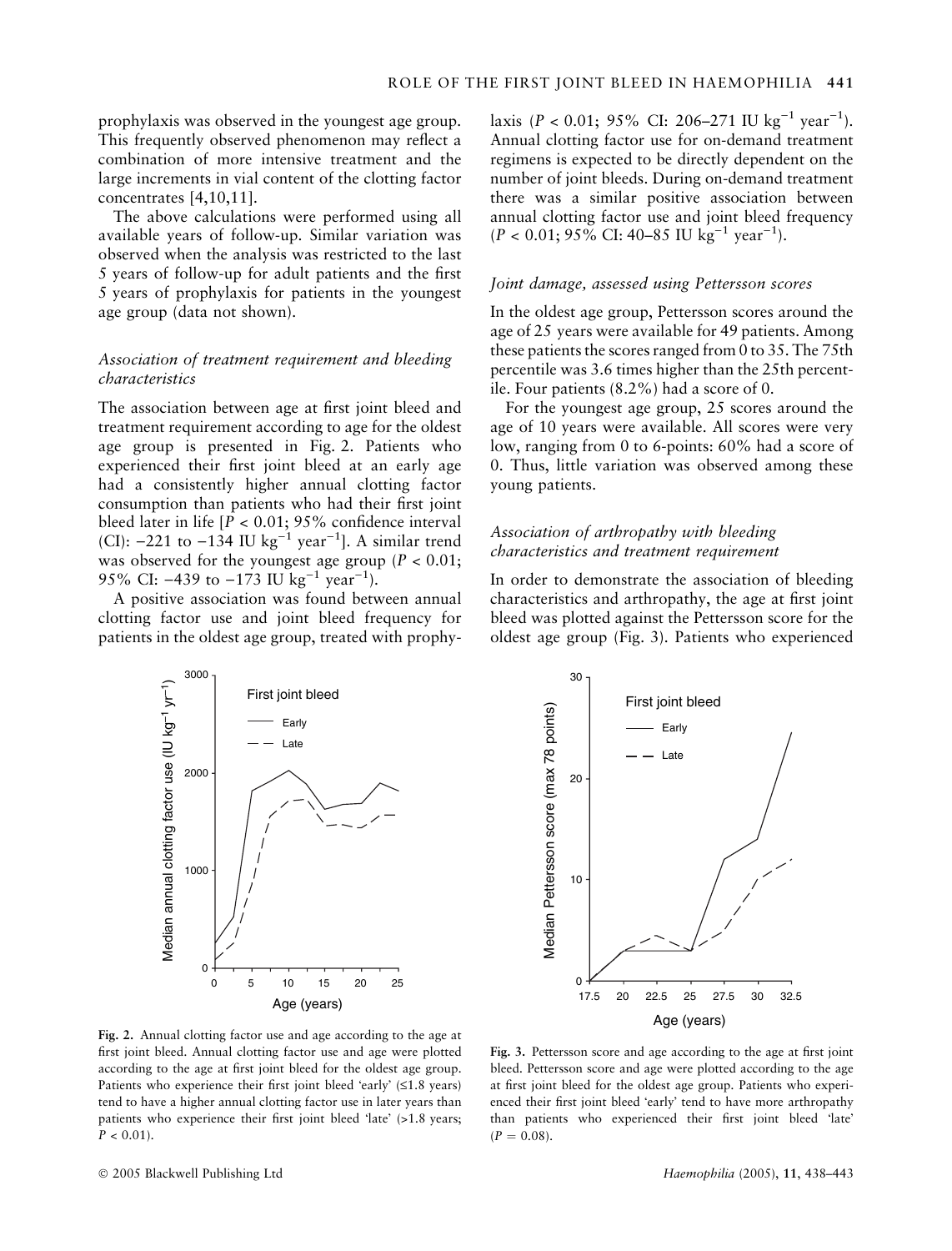their first joint bleed at an early age tended to develop more arthropathy than patients who experienced their first joint bleed later in life ( $P = 0.08$ ).

## Discussion

The present study describes the variation in phenotypes of severe haemophilia in a well-defined single centre cohort of patients with severe haemophilia. We found considerable variation in onset and frequency of bleeding, treatment requirements and arthropathy. The results for each parameter will be discussed below.

In accordance with earlier findings, age at first joint bleed varied by 5.6 years [6,12,13]. Age at first joint bleed was inversely related to treatment requirement and arthropathy as measured by the Pettersson score, suggesting an association with bleeding pattern and therefore a potential use as indicator of bleeding pattern. Some misclassification may arise, e.g. if the first joint bleed is caused by a trauma. This may cause an underestimation of the effect and therefore the association may be stronger than described in this study if only the first spontaneous joint bleed would have been considered.

Variability in bleeding frequency has been reported by others: Rainsford and Hall distinguished two groups of severe haemophilia patients with a 50% difference in joint bleed frequency [1]. Subgroups of 9–10% of patients with severe haemophilia showing only little radiological joint damage while treated ondemand have been described both by Aledort et al. and Molho et al. [2,14]. However, the association with other parameters was not presented. When studying bleeding frequency and treatment requirement, misclassification caused by overtreatment or undertreatment on home therapy may occur. A combination of both a low clotting factor use and a low joint bleed frequency may suggest a milder bleeding pattern. This notion is supported by the positive association between these parameters for patients treated on prophylaxis. During on-demand treatment, joint bleed frequency may provide a direct indicator of phenotype.

Variability of treatment requirement has been described in several studies [2,15,16]. The ratios of the 25th and 75th percentiles of treatment requirements on prophylaxis and during demand treatment in the present study were similar to the ratios reported in the literature, 1.7 and 3.3, respectively [16]. In a multicentre study seven of 14 patients treated with 0–500 IU kg<sup>-1</sup> year<sup>-1</sup> had no arthropathy after 6 years [2]. Fischer et al. reported that about 20% of patients with severe haemophilia

permanently switched to an on-demand regimen while maintaining a low joint bleed frequency [15]. Therefore, the ability to remain on on-demand treatment may also suggest a milder bleeding pattern in a cohort intended to be treated with individually tailored prophylaxis.

Until now, arthropathy has been related to bleeding pattern and quality of life [9,17]. Arthropathy showed most variation among the patients born between 1968 and 1985. As higher Pettersson scores may be the result of undertreatment, higher Pettersson scores may not help to identify patients with a more severe phenotype (ceiling effect). However, lower Pettersson scores may help to identify patients with a milder phenotype in this age group. Younger patients predominantly had low scores: 60% had a score of 0 (floor effect), because of a low cumulative number of joint bleeds and immaturity of bone.

What is the potential use of indicators of clinical phenotype? Distinction of phenotypes may enhance individualization of treatment. Although primary prophylaxis to prevent bleeds remains the treatment strategy of choice for children with severe haemophilia, patients with a milder phenotype may be able to start prophylaxis later in life or at a lower dose, which will greatly improve cost-effectiveness of treatment and reduce the burden of central venous catheters [6,15,18,19]. Patients with a more severe phenotype however, would require a more intensive treatment with an early onset of prophylaxis to prevent bleeds and subsequent haemophilic arthropathy [8,20].

Moreover, distinction of phenotypes may facilitate research into the causes and mechanisms of clinical variability. Currently, causes of variation in phenotype of severe haemophilia are largely unknown. Several causes have been studied. Pharmacokinetic properties, like FVIII half-life may influence clinical phenotype, but this association could not be established in a study by our group [21]. Factor V Leiden may decrease the severity of disease, but findings on other thrombophilic factors remain inconclusive [22–24]. Furthermore, the type of genetic defect in the gene encoding for FVIII may be of importance for the clinical phenotype. Until now, no association of the genetic defect with clinical phenotype of severe haemophilia has been established [25]. A problem, however, is the rarity of specific genetic defects. An inversion is present in 40–50% of patients with severe haemophilia, making a study of its effect feasible [26,27]. Any study of the effects of other mutations, however, is hampered by small numbers, as these defects are very diverse [28]. Further research is needed in order to study the consistency of our findings in other cohorts.